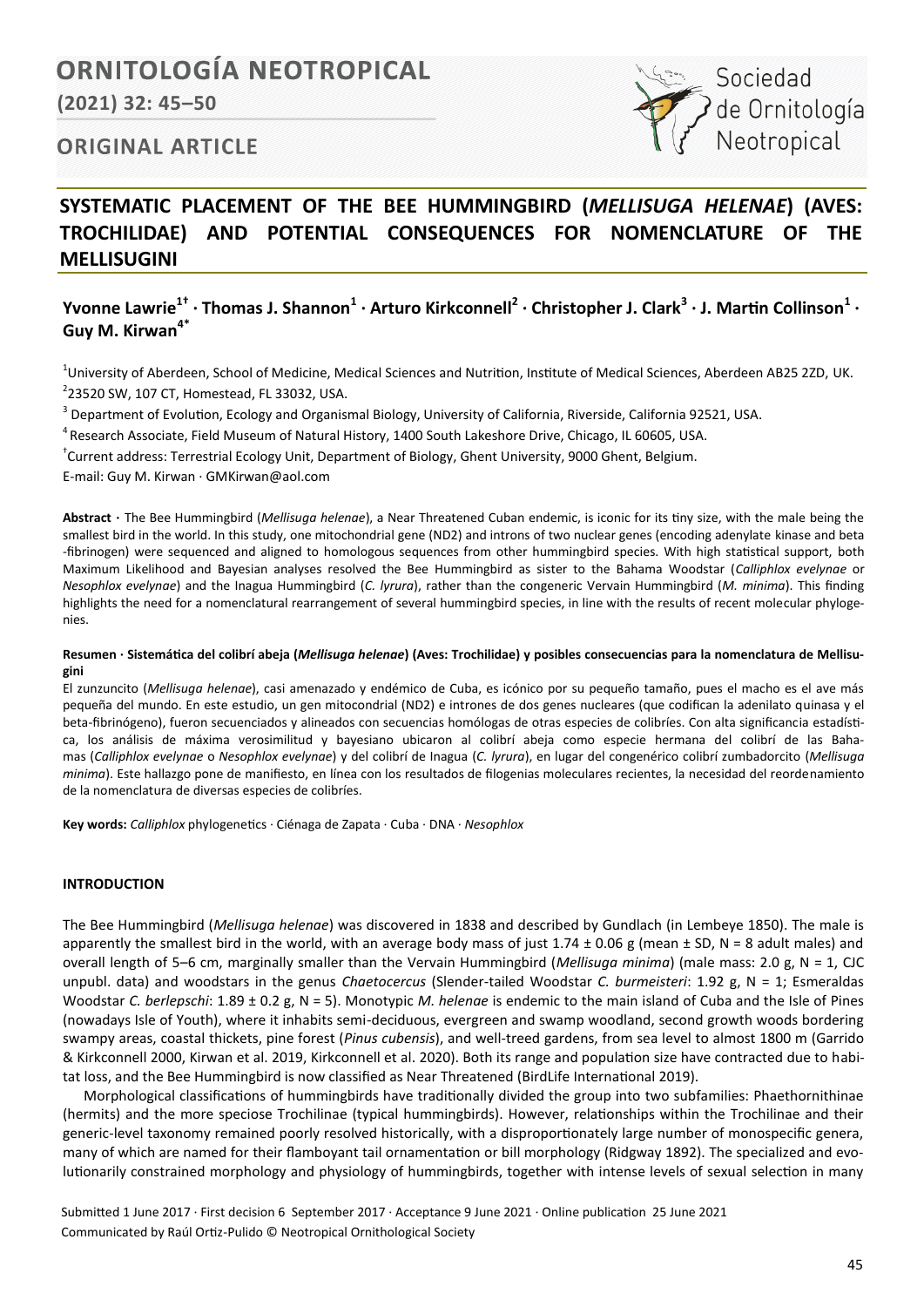species and high degree of co-adaptation to food plants, has created convergences and divergences that confound traditional taxonomic arrangements (Schuchmann 1999).

Recent molecular analyses based on two mitochondrial (ND2 and ND4) and four nuclear genes (beta-fibrinogen intron 7, adenylate kinase intron 5, ornithine decarboxylase, and muscle skeletal receptor tyrosine) have led to a revised taxonomy of hummingbirds, resolving relationships and, in the process, revealing many examples of paraphyly at the genus level (McGuire et al. 2007, 2009, 2014; Abrahamczyk et al. 2015, Feo et al. 2015, Licona-Vera & Ornelas 2017, Clark et al. 2018). These molecular studies suggest that two genera previously considered part of the Trochilinae (*Topaza* and *Florisuga*—the 'topazes') are the sister clade of hermits, and together these two are sister to all other hummingbirds, necessitating recognition of a third subfamily, the Topazinae (see Chesser et al. 2012). The remaining trochilids cluster into seven major well-supported clades, all of which might be recognized as additional subfamilies ('mangos', 'brilliants', 'coquettes', *Patagona*, 'mountain gems', 'bees', and 'emeralds') (McGuire et al. 2007, 2009; Dickinson & Remsen 2013).

The genus *Mellisuga* (Brisson, 1760) comprises two species: the Bee Hummingbird and the Vervain Hummingbird of Jamaica and Hispaniola (Schuchmann 1999, Dickinson & Remsen 2013, del Hoyo & Collar 2014). Until the mid-20th century, *M. helenae* was placed in *Calypte* (Gould, 1856) (Ridgway 1911, Cory 1918, Barbour 1923, Bond 1940), until Peters (1945: 137) suggested that it might be more closely aligned with *M. minima*. Genetic analyses previously showed that the Vervain Hummingbird belongs in a strongly supported clade with the Black-chinned Hummingbird (*Archilochus alexandri*, distributed from southwest Canada to northern Mexico), the Ruby-throated Hummingbird (*A. colubris*, a widespread breeder over southern Canada and the eastern USA, and wintering in Middle America), the Bahama Hummingbird (*Calliphlox evelynae*, endemic to the Bahamas and the Caicos Islands), and the Inagua Hummingbird (*C. lyrura*) (McGuire et al. 2007, 2014). The latter is a recent split from *C. evelynae* and is confined to Great and Little Inagua islands (Feo et al. 2015).

The genus *Calliphlox* (Boie, 1831) highlights the incongruence between molecular relationships and traditional taxonomic arrangements. Five species are regularly placed in *Calliphlox*: the Amethyst Woodstar (*C. amethystina*), the Magenta-throated Woodstar (*C. bryantae*), the Purple-throated Woodstar (*C. mitchellii*), the Bahama Hummingbird, and the Inagua Hummingbird (Gill & Donsker 2019). *Calliphlox* is one of two genera (the other being *Chaetocercus*) that share a derived character of 'highly advanced' *musculus tensor propatagialis pars brevis*, the wing muscle (Zusi & Bentz 1982, Zusi 2013). Species placed in *Calliphlox* share certain similar morphological features: their size (6–9 cm) and mass (2.3–3.3 g), a long straight or slightly curved bill, green upperparts with a variable amount of rufous, belly variably patterned with white, orange-buff, and green, in adult males an iridescent violet-purple throat and a deeply-forked tail with green central feathers and partially cinnamon-rufous inner webs, and in females a rounded tail with green central rectrices and the other feathers of the tail cinnamon with a broad black subterminal band. However, these general patterns are also exhibited by multiple other species in other

genera—that is, many of these characters are plesiomorphic. Based on molecular data, *Calliphlox* is clearly paraphyletic and generic rearrangement is required (McGuire et al. 2014, Licona-Vera & Ornelas 2017). Of the five *Calliphlox* species, not only are *evelynae* and *lyrura* genetically distant from *amethystina*, *bryantae*, and *mitchellii*, but their courtship displays are dissimilar too (Clark et al. 2018). The generic name *Nesophlox* (Ridgway 1910) is available for *evelynae* and *lyrura* (Schuchmann et al. 2019), a classification recently adopted by BirdLife International (2019) and the American Ornithological Society (Chesser et al. 2019).

The close morphological similarity between Bee and Vervain hummingbirds was invoked to place the Bee Hummingbird in the genus *Mellisuga* (AOU 1983, 1998), but there are some differences between them. *M. minima* is 5–6 cm long, with a mass of 2.0 g (males) and 2.15 g (females) (CJC unpubl. data). It has a straight, short and dull black bill, and metallic green upperparts. The adult male has a slightly concave tail, the female and young male have a rounded tail with the two outermost rectrices broadly tipped with white. Both male and female display greenish flecks on the throat (no gorget), and the male has extensive greenish on the sides. The Bee Hummingbird's size is 5–6 cm, it has a mass of 1.7 g (males) or 2.2 g (females), and the bill is dull black and very slightly decurved. Adult males have an iridescent red head with elongated lateral plumes, including coronal iridescence otherwise observed only in the genus *Calypte*, deep blue upperparts, darker tail, greyish-white underparts, and a slightly concave tail. Females have upperparts green to greenish blue or intense blue, and a rounded tail with two broad white spots on the outer feathers, a feature which is also present in young males. Consequently, although many of the just-mentioned characters are plesiomorphic, the relationship between Bee and Vervain hummingbirds cannot be assumed on the basis of morphology alone without a complementary genetic analysis. Clark et al. (2018) suggested that the Bee Hummingbird is sister to the Bahama and Inagua hummingbirds, but this result was based on a fragment of one mitochondrial gene (ND2) obtained from a single toe pad (belonging to MCZ 80780, collected at Santa Bárbara, Isle of Pines, held at the Museum of Comparative Zoology, Harvard University, Cambridge, MA). Here, we report sequencing of additional genes from two new Bee Hummingbird individuals and demonstrate that, while it is closely related to the Vervain Hummingbird, the Bee Hummingbird is indeed a sister species to Bahama and Inagua hummingbirds.

#### **METHODS**

**Sampling.** In order to determine the taxonomic affinity of the Bee Hummingbird, muscle tissue samples from two individuals were analyzed. The first ('MH01') was a bird mistnetted at Bermejas, in the Ciénaga de Zapata, Matanzas province, Cuba (22°08'00"N, 80°58'00"W, July 2014) that died during processing, but was not saved as a study specimen. The second specimen ('MH02') was a female collected by CJC at Bermejas on 5 May 2015, and subsequently deposited in the Museo Nacional de Historia Natural Cubana, La Habana (MNHNC 24.001420). Genomic DNA was isolated from these tissues using the DNA Micro Kit (QIAGEN, UK), following the manufacturer's instructions, with the addition of 0.01 M dithiothreitol to the digestion mix and elution in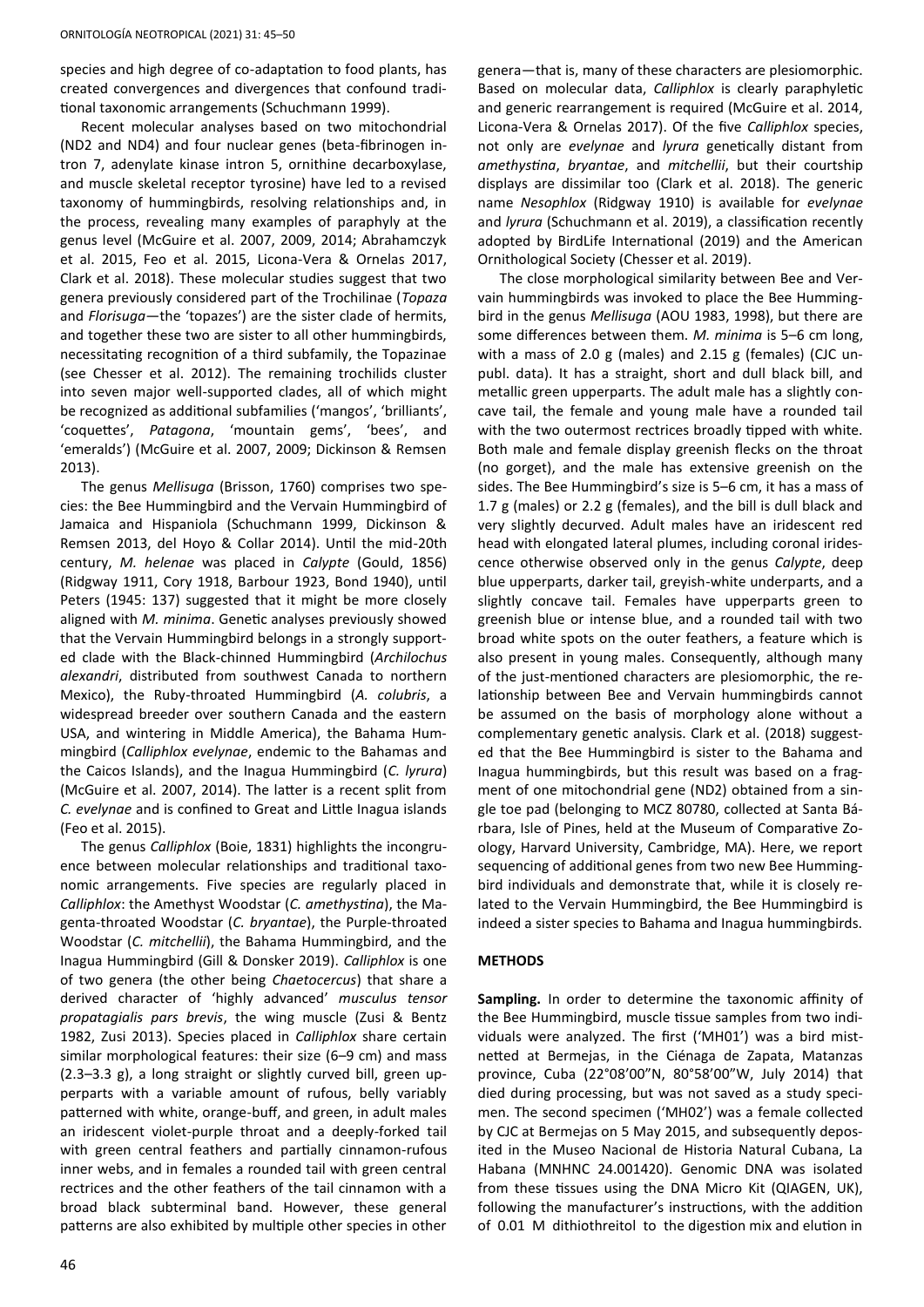

**Figure 1**. Phylogenetic placement of the Bee Hummingbird (*Mellisuga helenae*). (A) Bayesian and (B) Maximum Likelihood-based phylogenies including the Bee Hummingbird based on 2453–2466 bp of concatenated mitochondrial and nuclear DNA sequence of new data from this study and previously published sequences. Posterior probability and Bootstrap support for key nodes is indicated. See text for details. Bahama and Inagua hummingbirds (woodstars) are split and listed as *Calliphlox evelynae* and *C. lyrura* following Gill & Donsker (2019).

80 µl of QIAGEN buffer AE. Samples were handled in a clean environment to prevent contamination, and no other hummingbird samples have been processed in the Aberdeen facility. A combination of universal PCR primers L5216 and H6313 (Shannon et al. 2014), and bespoke primers MH01F4 (TTTCACTTCTGATTCCCCGA) and MH01R2 (TGAGTAGTAGGC-TAGTCGGAG) were used to amplify the full length of the mitochondrial ND2 gene from the samples. Amplification of part of intron 5 of the beta-fibrinogen (FIB5) and of adenylate kinase (AK1) genes (Shapiro & Dumbacher 2001) was achieved using primers described in McGuire et al. (2007, 2014).

These markers (one mitochondrial and two nuclear genes) were among those sampled by both McGuire et al.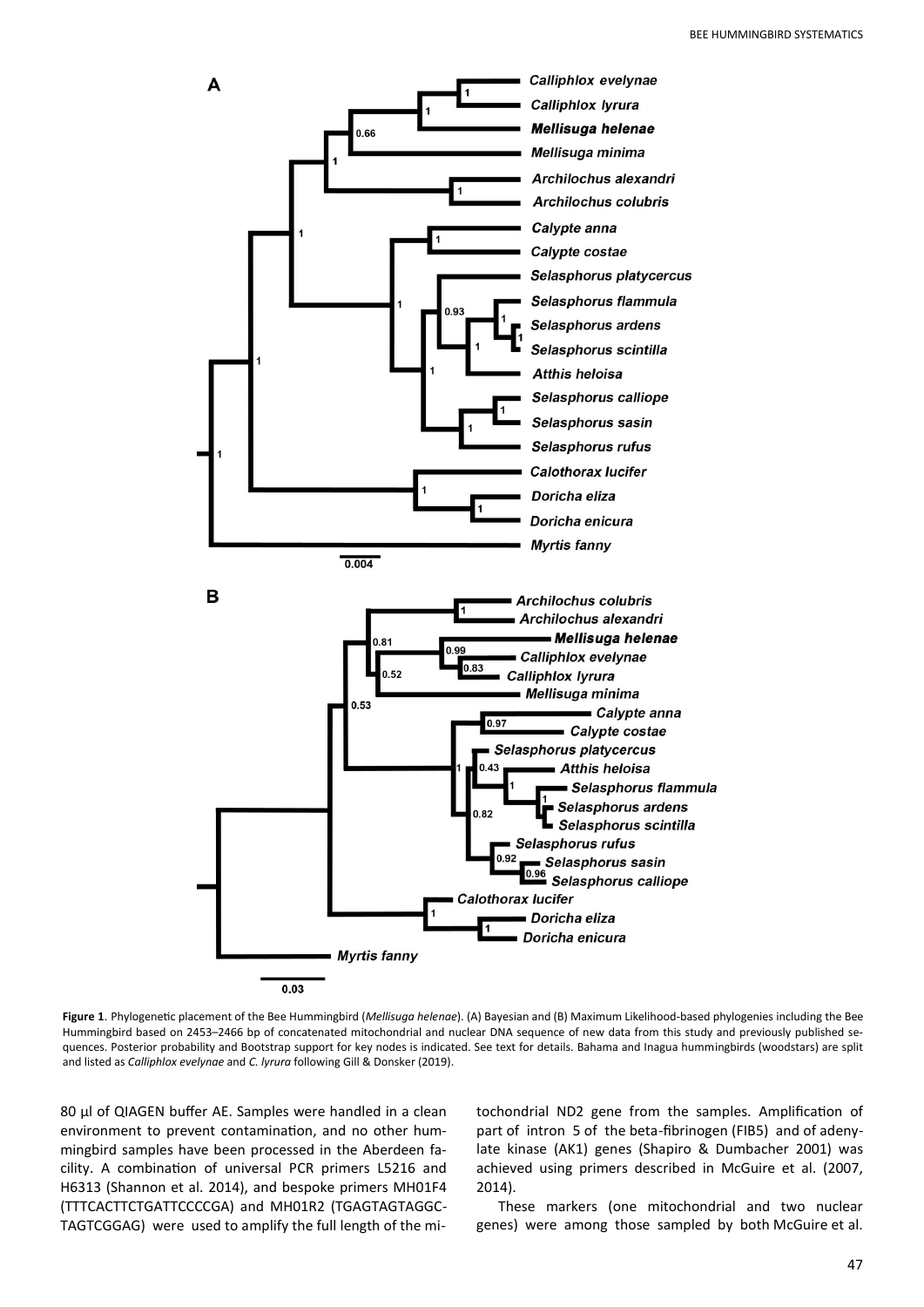(2014) and Clark et al. (2018), enabling ready comparison of relevant findings. Each 50 µl PCR reaction contained 28.5 µl of ddH2O, 5 µl of 10x Optibuffer, 1 µl of 50 mM MgCl2 solution, 3 µl of dNTPs (2 mM each), 5 µl of forward and reverse primers (10 mM each), 2 units (0.5 µl) of BIO-X-ACT Short thermostable DNA Polymerase (Bioline, UK), and 2.5 µl of template DNA. An annealing temperature of 55°C and 30 s extension was used in all cases. PCR products were separated by electrophoresis on 1.5% agarose gels. The DNA from each gel fragment was then isolated using the QIAquick Gel Extraction Kit (Qiagen, UK) according to the manufacturer's protocols. Gel-extracted PCR products were sequenced by Source BioScience (Nottingham, UK). Both Bee Hummingbird samples shared identical alleles of all genes and are treated as a single entity in analyses. All new sequences have been deposited in the European Nucleotide Archive with accession numbers: 'MH01' LR983915 (ND2), LR983917 (AK1) and LR983919 (BFIB7), and 'MH02': LR983916 (ND2), LR983918 (AK1) and LR983920 (BFIB7).

**Phylogenetic analysis.** To reconstruct phylogenetic relationships, sequences were aligned using ClustalW multiple alignment with MEGA7.0 (Tamura et al. 2013), and the AK1, FIB7, and ND2 genes were concatenated using CLC Sequence Viewer (http://www.clcbio.com/products/clc-sequenceviewer/). Sequences for hummingbird comparison groups were sourced from GenBank (accession numbers provided in Supplementary Table 1). The Purple-collared Woodstar (*Myrtis fanny*) was used as an outgroup (McGuire et al. 2014). Phylogenetic trees were constructed using Bayesian Inference in BEAST v2.5.2 (Bouckaert et al. 2014), employing the best-fitting nucleotide substitution model (HKY+G+I) for the concatenated dataset with an empirical base frequency. We employed an uncorrelated relaxed clock with a lognormal distribution, using a Yule speciation prior (Yule 1925) and a random starting tree as the start point. Data were unpartitioned. Two independent Markov Chain Monte Carlo (MCMC) chains were run for 10 million generations for the calibrated concatenated data set, sampling the estimated parameters every 1000 generations. The convergence of each MCMC chains was evaluated in TRACER v1.7.1 (Rambaut et al. 2014), with Effective Sample Size (ESS) values reaching above 200 for all the sampled parameters. Branch support was evaluated using Bayesian Posterior Probabilities (BPP). A Maximum Clade Credibility (MCC) tree was generated in TreeAnnotator v.1.10.4 (Drummond et al. 2012), with a burn-in of 10%. We visualized trees in FIGTREE v.1.4.4 (Rambaut et al. 2014). Running the analysis with a strict clock yielded the same topology. For Maximum Likelihood analyses, alignments were performed with MEGA7 or CLC Sequence Viewer (http://www.clcbio.com/products/clc-sequence-viewer/), and phylogenetic reconstructions with PhyML (Dereeper et al. 2008) and TreeDyn (Chevenet et al. 2006). Analyses were done online using the South of France Bioinfomatics Platform (http://www.atgc-montpellier.fr/in– dex.php?type=pg), a best fit substitution model derived by software, and 100 Bootstrap replicates to indicate statistical support for nodes. A preliminary Maximum Likelihood (ML) analysis was performed using only the full-length 1041 bp ND2 sequence across a broad range of hummingbird taxa (including many taxa considered to be only distantly related to the Bee Hummingbird) (Supplementary Figure 1) .

#### **RESULTS**

Our ML analysis placed the Bee Hummingbird with high statistical support ( $ML = 0.99$ ) in a clade that includes the Vervain, Bahama, and Inagua hummingbirds, as well as the Black-chinned and Ruby-throated hummingbirds (*Archilochus*). This clade is closely related to several other species in the genera *Selasphorus*, *Calypte*, *Atthis*, *Calothorax*, and *Doricha*. These data suggested, albeit based on only one gene, that the Bee Hummingbird is sister to the Bahama Hummingbird (95% bootstrap support). Uncorrected sequence similarity was 92.1% between the Bee and Vervain hummingbirds, less than the 94.7–95.3% between the Bee Hummingbird and Bahama and Inagua hummingbirds.

After 2453–2466 bp of concatenated nuclear and mitochondrial sequence were obtained and assembled from the Bee Hummingbird, we aligned them to homologous sequences from all species in the 'Bee Hummingbird' subclade identified above. Variation in sequence length among the different taxa was due to the presence of six small (1–12 bp) indels in intronic nuclear sequences of at least one of the species in the alignment.

ML and Bayesian trees (Figure 1) were congruent with each other and resolved a strongly supported clade containing *Archilocus alexandri*, *A. colubris*, *Mellisuga helenae*, *M. minima*, *Calliphlox/Nesophlox evelynae*, and *Calliphlox/Nesophlox lyrura*. Within that clade there was only poor support for relative placement of *M. minima* (BI: 66, ML = 0.52), as in previous studies. A sister relationship was apparent, with 1.0 posterior probability (Bayesian tree) and 99% bootstrap support (ML tree), between the Bee Hummingbird and the Bahama and Inagua hummingbirds.

#### **DISCUSSION**

Our genetic data are not congruent with current taxonomy, but do show much overlap with the phylogenies presented in McGuire et al. (2014) and Licona-Vera & Ornelas (2017), which did not include the Bee Hummingbird, as well as with the more recently published Clark et al. (2018) study, which did. The hypothesis that *M. helenae* and *M. minima* are sister species is rejected, and the genus *Mellisuga* as currently defined is almost certainly paraphyletic. Possible generic rearrangements in light of our independent data and previous studies are now discussed.

Although hummingbirds originated in Eurasia, diverging from swifts around 42 million years ago, all extant taxa can be traced to a radiation from the lowlands of South America within the last 20–25 million years (Mayr 2007, Bochenski & Bochenski 2008, McGuire et al. 2014). Furthermore, of the nine genetically distinguished major clades of hummingbird (see Introduction), the 'bees' (an assemblage of 16 genera mainly confined to the Caribbean Basin and its periphery, including *Calliphlox*, *Myrtis*, *Chaetocercus*, *Calothorax*, *Doricha*, *Archilochus*, *Mellisuga*, *Calypte*, *Atthis*, and *Selasphorus*) have a high rate of species diversification since their origination within the last c. 5 million years (McGuire et al. 2014). Rapid radiation into vacant niches has obscured true phylogenies in the absence of genetic data, and it is now apparent that large-scale revision of generic nomenclature is required, especially within the 'bees' and the 'emeralds'. To date, broad-scale nomenclatural revision of the family has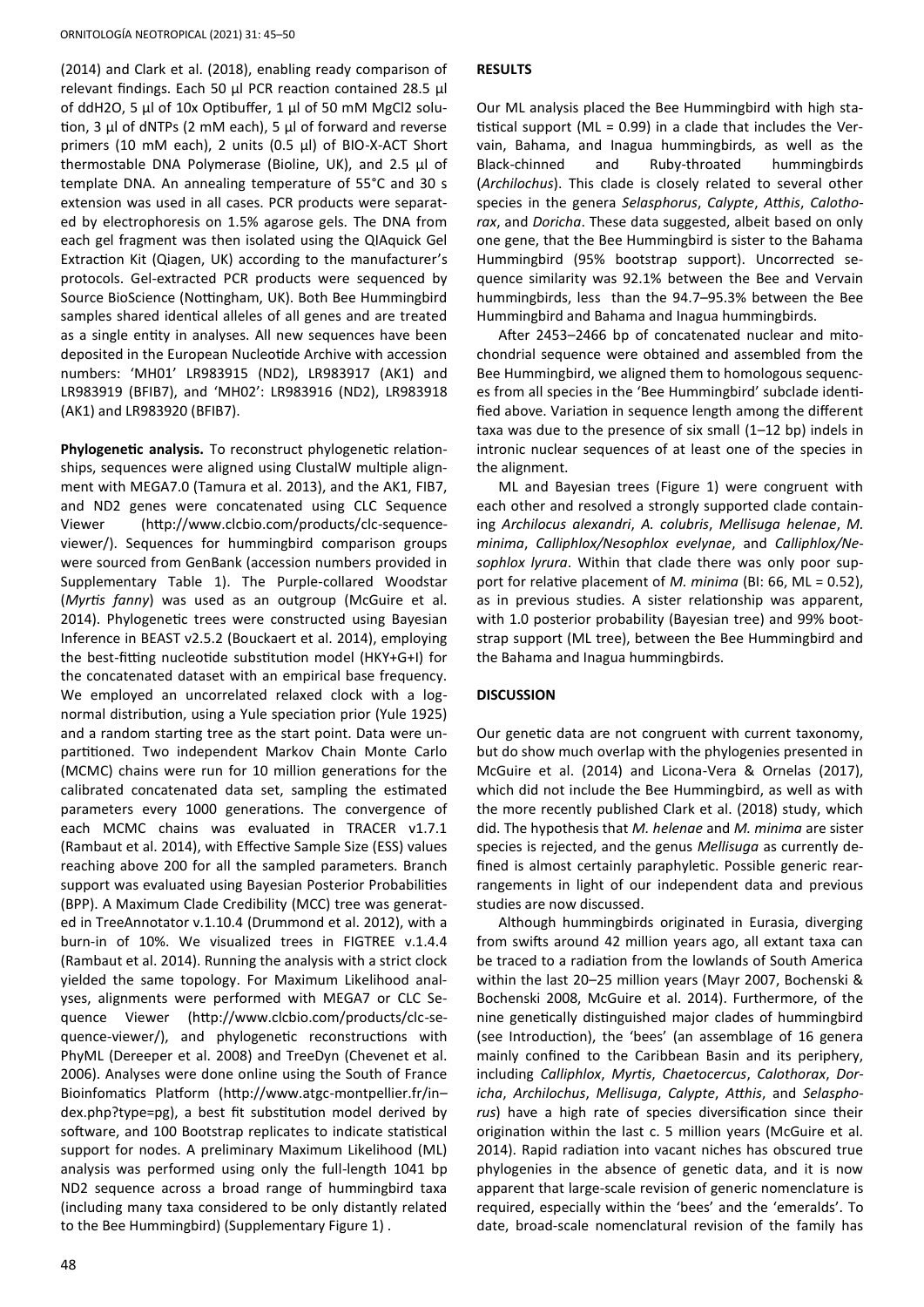Our data suggest that the Bee Hummingbird is sister to the Bahama and Inagua hummingbirds. A recent parallel genetic study based on a single sample from the Isle of Pines (rather than from mainland Cuba) and a different, overlapping but independently derived and analyzed dataset produced the same topology. It also concluded that *Mellisuga* is paraphyletic, and that the Bee Hummingbird is sister to the Bahama and Inagua hummingbirds (Clark et al. 2018). Although our study is not as large as those by Clark et al. (2018), Licona-Vera & Ornelas (2017), or McGuire et al. (2014), the topology of our phylogenetic trees and the likely relationships between species are consistent with those studies, providing additional confidence in the placement of the Bee Hummingbird. Furthermore, our findings underline those of Clark et al. (2018) in relation to the latter taxon, which was poorly screened (Clark et al. sampled only ND2 from a single museum specimen, compared to three fresh samples and six genes from the Vervain Hummingbird). The clade we resolved with 100% posterior probability support, containing all of the Bee, Vervain, Bahama, Inagua, Black-chinned, and Ruby-throated hummingbirds, also has 100% posterior probability support in the analyses of Licona-Vera & Ornelas (2017), McGuire et al. (2014) and Clark et al. (2018). We therefore believe that generic level revision is required. However, none of the existing studies strongly resolves the position of the Vervain Hummingbird within this clade.

One possible rearrangement, with limited ramifications for taxonomic stability, is to accept, on the basis of genetics and morphology (this study; Clark et al. 2018), that the most likely placement of the Vervain Hummingbird (*Mellisuga*) is as sister to a clade containing the Bee Hummingbird (*Mellisuga*) and the Bahama and Inagua hummingbirds (*Calliphlox* or *Nesophlox*), excluding the two species of *Archilochus*, the Black-chinned and Ruby-throated hummingbirds. Under this scenario, an acceptable solution is to maintain *Archilochus* (Reichenbach, 1854), but to place the other four species in a single genus, for which *Mellisuga* (Brisson, 1760) would have priority.

A more conservative solution, until the placement of the Vervain Hummingbird is resolved through the acquisition of more data, would be to place the Bee, Vervain, Blackchinned, Ruby-throated, Bahama, and Inagua hummingbirds in a single genus, for which *Mellisuga* would have priority. Additional work, involving larger sample sizes and more markers (both mitochondrial and nuclear), presumably will be necessary to more clearly resolve the relationships among these taxa, and consequently the most appropriate nomenclature. The use of *Nesophlox* (Ridgway, 1910) for the Bahama and Inagua hummingbirds is not strongly supported by genetics alone, and will need robust justification on morphological, vocal or behavioral criteria, if it is to be more widely adopted.

### **ACKNOWLEDGMENTS**

YL performed this work as part of her MSc (Genetics) at University of Aberdeen, whose support is acknowledged. TJS is funded by The Sound Approach PhD studentship. We thank two anonymous referees for their constructive comments on the submitted manuscript, the associate editor Raúl Ortíz-Pulido for his input, and Carlos Bosque for overseeing the final stages.

#### **REFERENCES**

- Abrahamczyk, S, D Souto-Vilarós, JA McGuire & SS Renner (2015) Diversity and clade ages of West Indian hummingbirds and the largest plant clades dependent on them: a 5–9 Myr young mutualistic system. *Biological Journal of the Linnean Society* 114: 848–859.
- American Ornithologists' Union (AOU) (1983) *Check-list of North American Birds*. Sixth edition. American Ornithologists' Union, Washington D.C., USA.
- American Ornithologists' Union (AOU) (1998) *Check-list of North American Birds*. Seventh edition. American Ornithologists' Union, Lawrence, Kansas, USA.
- Barbour, T (1923) *The Birds of Cuba.* Memoirs Nuttall Ornithological Club 6, Cambridge, Massachusetts, USA.
- BirdLife International (2019) *Species factsheets:* Mellisuga helenae*,*  Nesophlox lyrura *and* Nesophlox evelynae. Available at http:// www.birdlife.org [Accessed 16 July 2019].
- Bochenski, Z & ZM Bochenski (2008) An Old World hummingbird from the Oligocene: a new fossil from Polish Carpathians. *Journal of Ornithology* 149: 211–216.
- Bond, J (1940) *Check-list of Birds of the West Indies*. Academy of Natural Sciences, Philadelphia, Pennsylvania, USA.
- Bouckaert, R, J Heled, D Kühnert, T Vaughan, CH Wu, D Xie, MA Suchard, A Rambaut & AJ Drummond (2014) BEAST 2: A software platform for Bayesian Evolutionary Analysis. *PLoS Computational Biology* 10: e1003537.
- Bruce, MD & FG Stiles (2021) The generic nomenclature of the emer alds, Trochilini (Apodiformes: Trochilidae): two replacement generic names required. *Zootaxa* 4950: 377–382.
- Chesser, RT, RC Banks, FK Barker, C Cicero, JL Dunn, AW Kratter, IJ Lovette, PC Rasmussen, JV Remsen Jr, JD Rising, DF Stotz & K Winker (2012) Fifty-third supplement to the American Ornithologists' Union Check-list of North American Birds. *The Auk* 129: 573–588.
- Chesser, RT, KJ Burns, C Cicero, JL Dunn, AW Kratter, IJ Lovette, PC Rasmussen, JV Remsen Jr, DF Stotz & K Winker (2019) Sixtieth supplement to the American Ornithological Society's Check-list of North American Birds. *The Auk* 136: https://doi.org/10.1093/ auk/ukz042.
- Chevenet, F, C Brun, AL Banuls, B Jacq & R Chisten (2006) TreeDyn: towards dynamic graphics and annotations for analyses of trees. *BMC Bioinformatics* 7: 439.
- Clark, CJ, JA McGuire, E Bonaccorso, JS Berv & RO Prum (2018) Complex co-evolution of wing, tail, and vocal sounds of courting male bee hummingbirds. *Evolution* 72-3: 630–646.
- Cory CB (1918) Catalogue of birds of the Americas and the adjacent islands, vol. 13, pt. 2(1). *Publications of the Field Museum of Natural History Zoological Series* 13: 1–323.
- del Hoyo, J & NJ Collar (2014) *HBW and BirdLife International Illustrated Checklist of the Birds of the World. Vol. 1. Non-Passerines*. Lynx Edicions, Barcelona, Spain.
- Dereeper, A, V Guignon, G Blanc, S Audic, S Buffet, F Chevenet, JF Dufayard, S Guindon, V Lefort, M Lescot, JM Claverie & O Gascuel (2008) Phylogeny.fr: robust phylogenetic analysis for the non-specialist. *Nucleic Acids Research* 36: W465–W469.
- Dickinson, EC & JV Remsen Jr (eds). (2013) *The Howard and Moore Complete Checklist of the Birds of the World. Fourth edition. Vol. 1.* Aves Press, Eastbourne, UK.
- Drummond, AJ, MA Suchard, D Xie & Rambaut A (2012) Bayesian phylogenetics with BEAUti and the BEAST 1.7. *Molecular Biology and Evolution* 29: 1969–1973.
- Feo, TJ, JM Musser, J Berv, & CJ Clark (2015) Divergence in morphology, calls, song, mechanical sounds, and genetics supports spe-